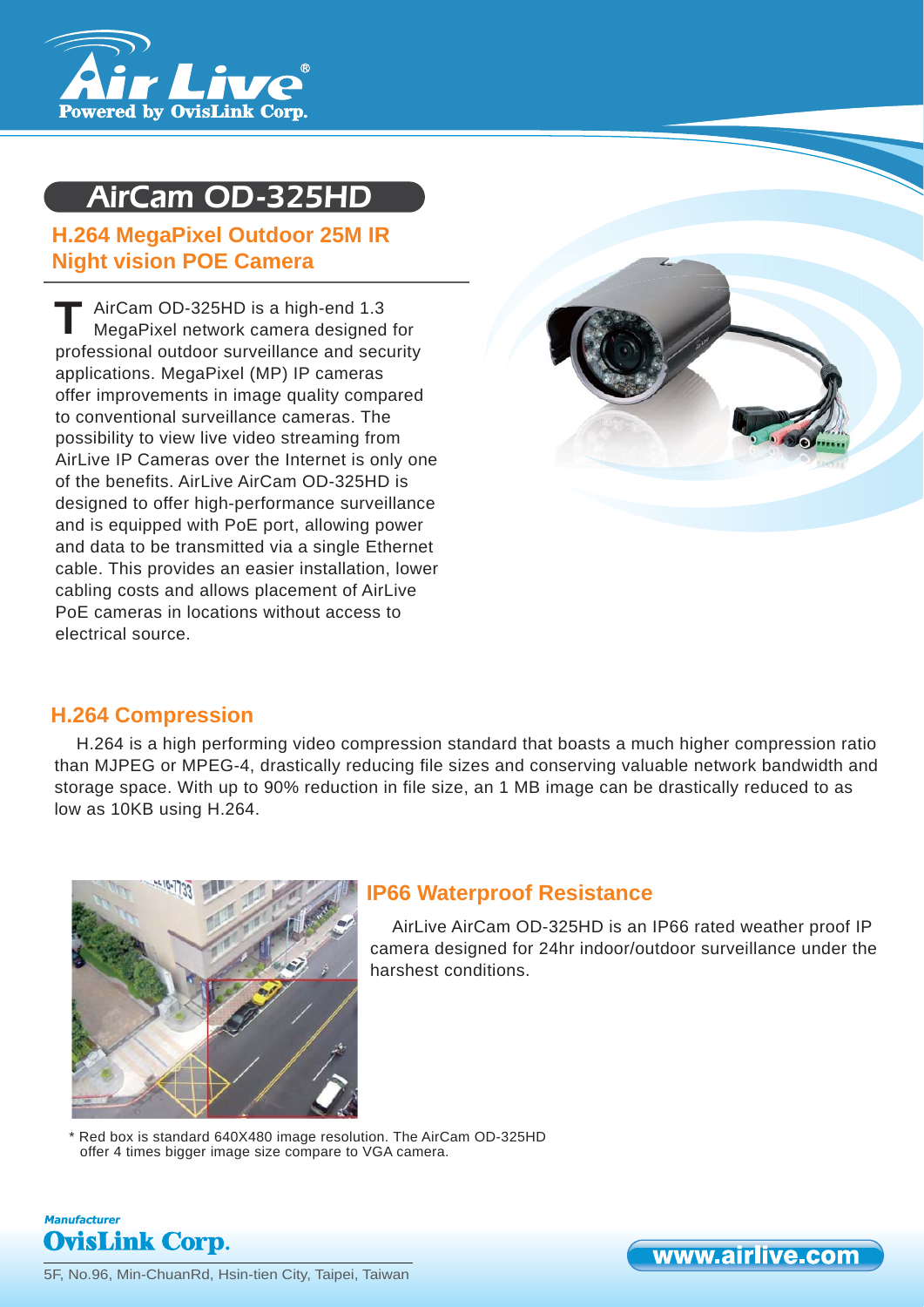

# **Support 24 Infrared LEDs Upto 25 Meters Distance**

The OD-325HD is a IP camera designed for 24hr indoor/outdoor surveillance even in the harshest conditions. The OD-325HD is equipped with high resolution CMOS sensor with infrared LEDs with up to 25m working distance. The auto-changeable IR filter inside also provides superior day/night performance. It also offers many important features such as PoE and digital input and output for external alarm & sensor.

# **AirLive CamPro Express**

The AirLive CamPro Express supports up to 32 cameras, providing a fully integrated surveillance and alarm management solution. The AirLive CamPro Express is available as a freeware for you to do the centre monitor.

## **Web Monitor**

The CamPro Express allows you to monitor 32 channels via the computer and WEB UI. You can also choose to view the different camera in single view or 1/4/9/16/32 view.









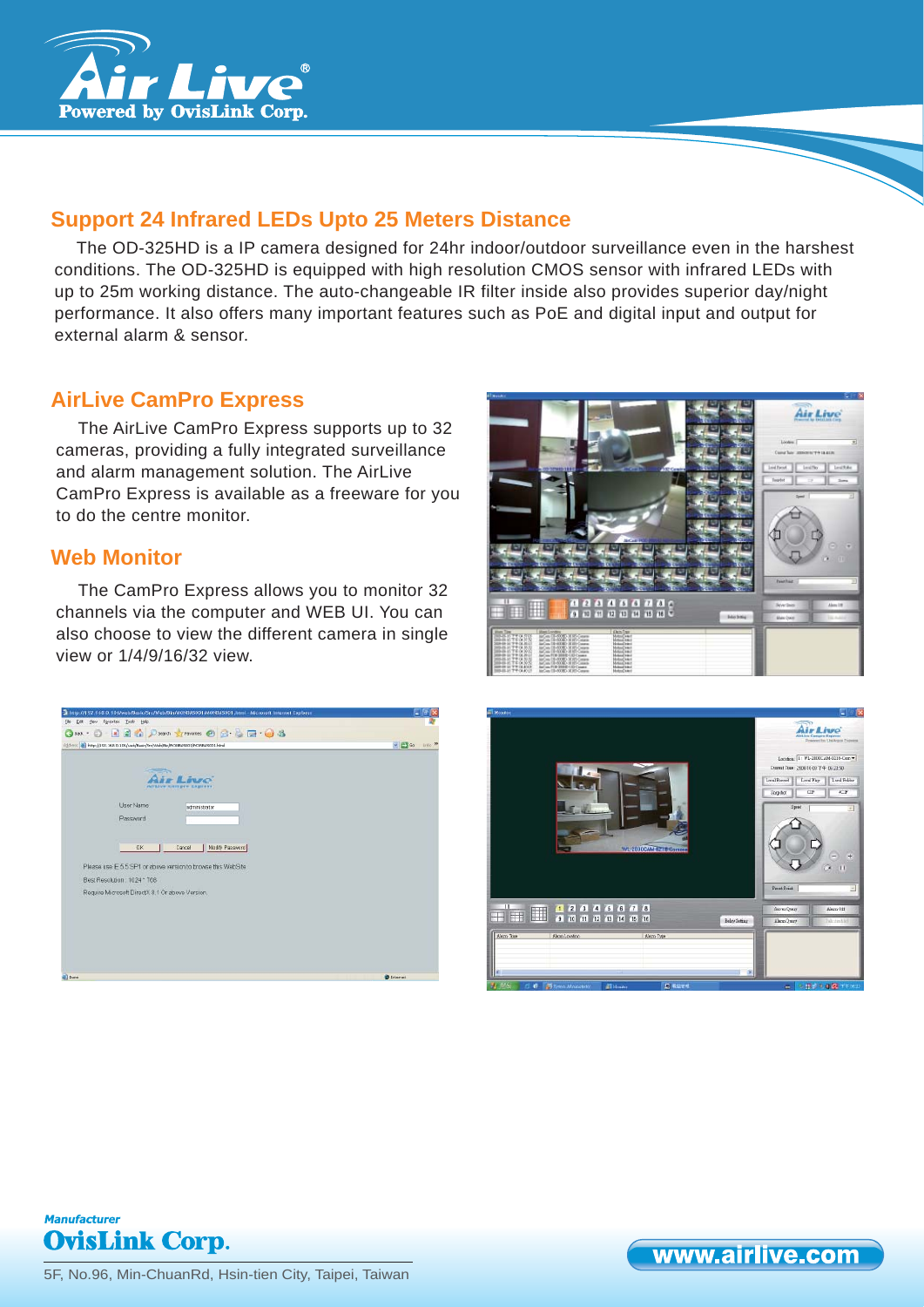

### **Specifi cations**

### **Hardware**

**Image Device** -1.3 Mega-pixel image sensor

# **Effective Pixels**

- 1280 x 1024 pixels

**Sensitivity** - 1.0V/lux-sec (550nm)

### **Signal to Noise**

- 44dB

**Lens** - 6mm fixed lens / F:1.6

### **IP Module**

#### **Video**

## **Video Encoder**

- H.264, MPEG4 and Motion JPEG simultaneously (Tri-encoders)

#### **Video Profile**

- 11 profiles simultaneously
- H.264 SXGA/ VGA / QVGA / QQVGA
- MPEG4 VGA / QVGA / QQVGA
- M-JPEG SXGA/ VGA / QVGA / QQVGA

#### **Frame Rate**

- Mega-pixel mode: Up to 15fps for all 11 profiles
- VGA mode: Up to 30fps for all 9 profiles

#### **Image Setting**

- De-noise
- Brightness, sharpness, contrast, color Text, time and date overlay

#### **Streaming**

- Simultaneously multi-profile
- streamingStreaming over UDP, TCP,
- or HTTPMulticast streamingM-JPEG
- streaming over HTTPSupports 3GPP mobile
- surveillanceControllable frame rate and bandwidthConstant and variable bit rate (MPEG4 / H.264)

#### **Audio**

#### **Audio Encoder**

- RTSP: G.711 64kbps, G.726 32kbps
- 3GPP: AMR

#### **Audio Streaming**

- Two-way

#### **Microphone**

- External microphone input

#### **Audio Output**

- Line level out

#### **Network**

#### **Supported Protocols**

- TCP, UDP, HTTP, SMTP, FTP, NTP, DNS, DDNS, DHCP, ARP, Bonjour, UPnP, RTSP, RTP, RTCP, PPPoE, 3GPP, ICMP, IGMP, SAMBA

#### **Security**

- Password protection, IP address filtering, user access log

#### **Users**

- 20 simultaneous unicast users
- Unlimited users using multicastt

#### **Ethernet**

- 10/100M auto negotiation

### **System Integration**

#### **Application Programming Interface**

- Open API for software integration
- SDK

5F, No.96, Min-ChuanRd, Hsin-tien City, Taipei, Taiwan

# www.airlive.com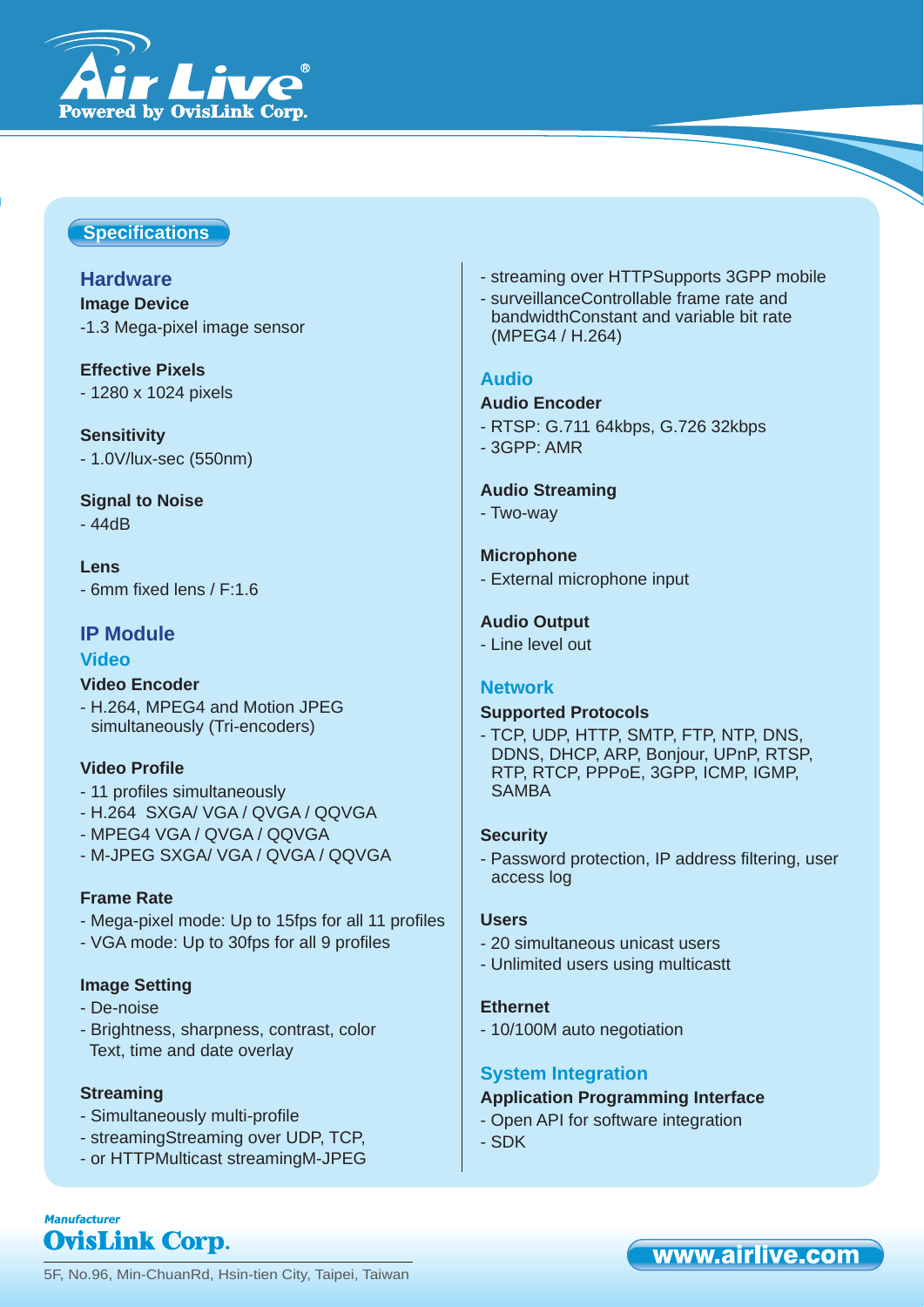

**Alarm Triggers** - Intelligent video motion detection and external input

**Motion Detection** - 10-zone video motion detection

#### **Alarm Events**

- File upload via FTP server /Email server/ Samba server
- Notification via SMTP, HTTP, and TCP
- External output (DI) activation
- Go to PT preset position (with PT scanner)
- Audio alerting output

**Video Buffer** - Pre- and post- alarm buffering

#### **General**

**RAM** - 128MB

#### **ROM**

- 8MB

**Power Supply** - 12V DC external power adapter

**PoE** - IEEE 802.3af

**Power Consumption** - 9W max while IR LED on

**Connectors**

- RJ-45 10BaseT/100BaseTX
- DC jack
- Audio in/out
- 1 alarm input and 1 output
- Audio in/out
- RS485

**Indication LED** - Two LEDs

**IR LED** - High-light LED×24pcs

**IR Wavelength** - 850 mm

**IR Distance** - 25Meter

**ICR** - Built in ICR and Intelligent on/off function

**Protection Class** - IP66

**Operating Temperature** - 20°C to 40°C (32°F to 104°F)

**Operating Humidity**  $-20\% \sim 80\%$  (non-condensing)

**Viewing System OS** - Windows® XP, Vista

**Browser** - IE 6.0 or latter / Firefox 2.0 or later / Safari

www.airlive.com

**Cell Phone** - With 3GPP player

**Video Player** - VLC, Quick Time, Real Player